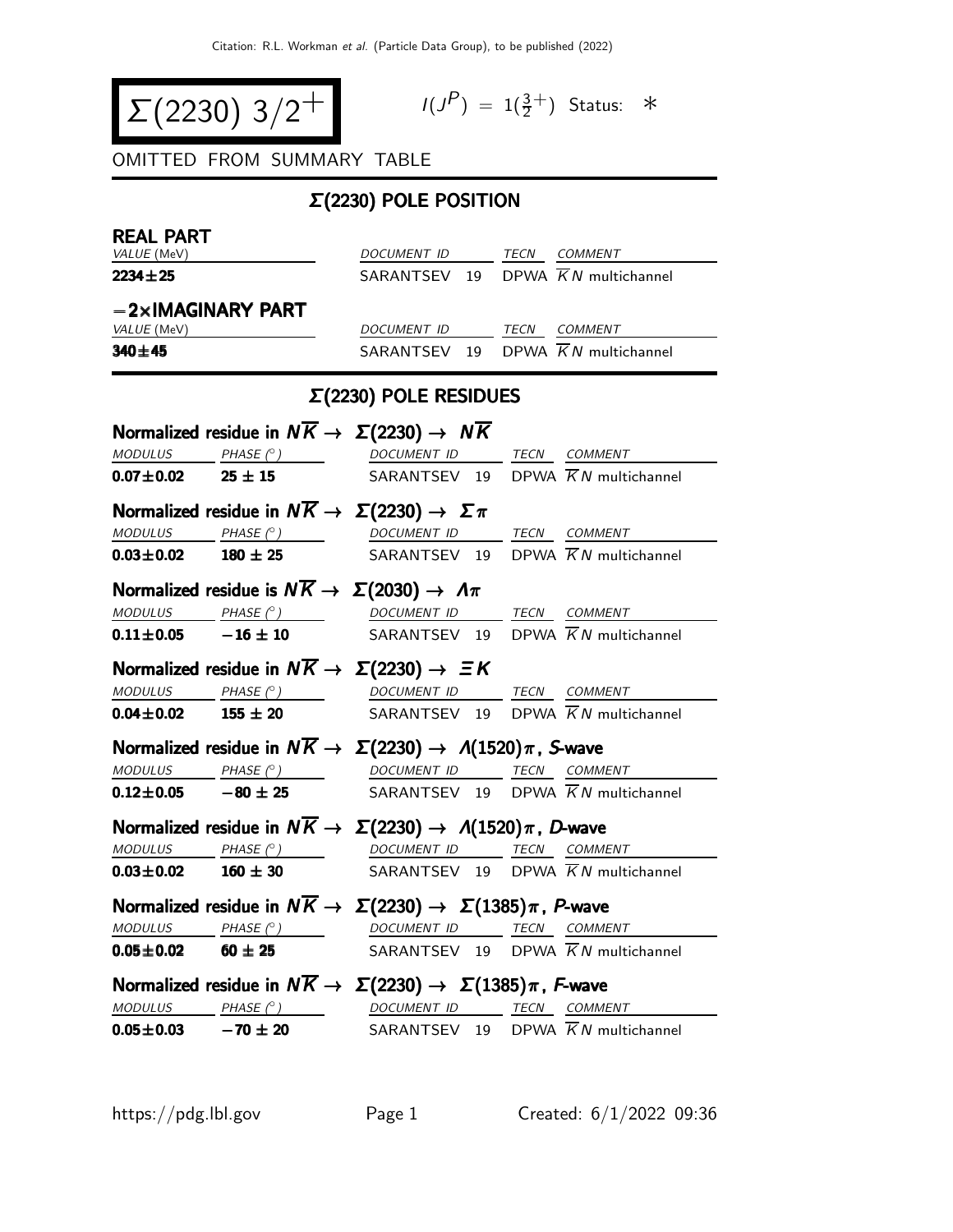|                                                                                   | Normalized residue in $N\overline{K} \to \Sigma(2230) \to \Delta \overline{K}$ , P-wave                                                                                                                                                                                                                                                                                                                                                                                                                                                                              |                                                  |                                      |                              |                                                |  |
|-----------------------------------------------------------------------------------|----------------------------------------------------------------------------------------------------------------------------------------------------------------------------------------------------------------------------------------------------------------------------------------------------------------------------------------------------------------------------------------------------------------------------------------------------------------------------------------------------------------------------------------------------------------------|--------------------------------------------------|--------------------------------------|------------------------------|------------------------------------------------|--|
|                                                                                   | $MODULUS$ PHASE $(°)$ DOCUMENT ID TECN COMMENT<br><b>0.11±0.04</b> 60 ± 15 SARANTSEV 19 DPWA $\overline{K}N$ multichannel                                                                                                                                                                                                                                                                                                                                                                                                                                            |                                                  |                                      |                              |                                                |  |
|                                                                                   | Normalized residue in $N\overline{K} \to \Sigma(2230) \to \Delta \overline{K}$ , F-wave<br>$\begin{array}{ccccccccc}\textit{MODULUS} & \textit{PHASE (}^{\circ}) & \textit{O} & \textit{DOCUMENT ID} & \textit{TECN} & \textit{COMMENT} & \textit{OMMENT} & \textit{OMMENT} & \textit{OMMENT} & \textit{OMMENT} & \textit{OMMENT} & \textit{OMMENT} & \textit{OMMENT} & \textit{OMMENT} & \textit{OMMENT} & \textit{OMMENT} & \textit{OMMENT} & \textit{OMMENT} & \textit{OMMENT} & \textit{OMMENT} & \textit{OMMENT} & \textit{OMMENT} & \textit{OMMENT} & \textit$ |                                                  |                                      |                              |                                                |  |
|                                                                                   | $0.07 \pm 0.03$ 90 $\pm 25$                                                                                                                                                                                                                                                                                                                                                                                                                                                                                                                                          |                                                  |                                      |                              | SARANTSEV 19 DPWA $\overline{K}N$ multichannel |  |
|                                                                                   | Normalized residue in $N\overline{K} \to \Sigma(2230) \to N\overline{K}^*(892)$ , S=1/2, P-wave<br>$\begin{array}{ccc}\textit{MODULUS} & \quad \textit{PHASE (}^{\circ}\textit{)} & \quad \textit{DOCUMENT ID} & \quad \textit{TECN} & \textit{COMMENT}\textit{I} & \quad \textit{A.}\end{array}$                                                                                                                                                                                                                                                                    |                                                  |                                      |                              |                                                |  |
|                                                                                   | <b>0.08±0.04</b> 40 ± 45 SARANTSEV 19 DPWA $\overline{K}N$ multichannel                                                                                                                                                                                                                                                                                                                                                                                                                                                                                              |                                                  |                                      |                              |                                                |  |
|                                                                                   | Normalized residue in $N\overline{K} \to \Sigma(2230) \to N\overline{K}^*(892)$ , S=3/2, P-wave<br>MODULUS PHASE (°) DOCUMENT ID TECN COMMENT                                                                                                                                                                                                                                                                                                                                                                                                                        |                                                  |                                      |                              |                                                |  |
|                                                                                   | <b>0.14±0.03</b> -40 ±45 SARANTSEV 19 DPWA $\overline{K}N$ multichannel                                                                                                                                                                                                                                                                                                                                                                                                                                                                                              |                                                  |                                      |                              |                                                |  |
|                                                                                   | Normalized residue in $N\overline{K} \to \Sigma(2230) \to N\overline{K}^*(892)$ , S=3/2, F-wave                                                                                                                                                                                                                                                                                                                                                                                                                                                                      |                                                  |                                      |                              |                                                |  |
|                                                                                   | $\begin{array}{ccccccccc}\textit{MODULUS} & \textit{PHASE}& @ & \textit{DOCUMENT} & \textit{ID} & \textit{TECN} & \textit{COMMENT} & \textit{ONMENT} & \textit{ONMENT} & \textit{ONMENT} & \textit{ONMENT} & \textit{ONMENT} & \textit{ONMENT} & \textit{ONMENT} & \textit{ONMENT} & \textit{ONMENT} & \textit{ONMENT} & \textit{ONMENT} & \textit{ONMENT} & \textit{ONMENT} & \textit{ONMENT} & \textit{ONMENT} & \textit{ONMENT} & \textit{ONMENT} & \textit{ONMENT} &$<br>$0.05 \pm 0.03$ 35 $\pm$ 30                                                             |                                                  |                                      |                              | SARANTSEV 19 DPWA $\overline{K}N$ multichannel |  |
| $2240 \pm 27$<br><i>VALUE</i> (MeV)                                               |                                                                                                                                                                                                                                                                                                                                                                                                                                                                                                                                                                      | $\Sigma(2230)$ WIDTH<br>DOCUMENT ID TECN COMMENT |                                      |                              | SARANTSEV 19 DPWA $\overline{K}N$ multichannel |  |
| $345 + 50$                                                                        |                                                                                                                                                                                                                                                                                                                                                                                                                                                                                                                                                                      |                                                  |                                      |                              | SARANTSEV 19 DPWA $\overline{K}N$ multichannel |  |
|                                                                                   |                                                                                                                                                                                                                                                                                                                                                                                                                                                                                                                                                                      | $\Sigma(2230)$ DECAY MODES                       |                                      |                              |                                                |  |
|                                                                                   | Mode                                                                                                                                                                                                                                                                                                                                                                                                                                                                                                                                                                 |                                                  |                                      | Fraction $(\Gamma_i/\Gamma)$ |                                                |  |
| $\Gamma_1$                                                                        | ΝK                                                                                                                                                                                                                                                                                                                                                                                                                                                                                                                                                                   |                                                  |                                      | $(6.0 \pm 2.0)\%$            |                                                |  |
| $\Gamma_2$                                                                        | $\Sigma \pi$                                                                                                                                                                                                                                                                                                                                                                                                                                                                                                                                                         |                                                  |                                      | $(2.0 \pm 1.0)$ %            |                                                |  |
| $\Gamma_3$                                                                        | $\varLambda\pi$                                                                                                                                                                                                                                                                                                                                                                                                                                                                                                                                                      |                                                  |                                      | $(12 \pm 6) \%$              |                                                |  |
| $\equiv$ $\kappa$<br>$\Gamma_4$<br>$\Gamma_5$ $\Lambda(1520)\pi$ , <i>S</i> -wave |                                                                                                                                                                                                                                                                                                                                                                                                                                                                                                                                                                      |                                                  | $(2.0 \pm 1.0)$ %<br>$(14 \pm 5) \%$ |                              |                                                |  |
|                                                                                   | $\Gamma_6$ $\Lambda(1520)\pi$ , D-wave                                                                                                                                                                                                                                                                                                                                                                                                                                                                                                                               |                                                  |                                      |                              |                                                |  |
|                                                                                   | $\Gamma$ <sub>7</sub> $\Sigma$ (1385) $\pi$ , <i>P</i> -wave                                                                                                                                                                                                                                                                                                                                                                                                                                                                                                         |                                                  |                                      | $(4 \pm 4) \%$               |                                                |  |
|                                                                                   | $\Gamma_8$ $\Sigma(1385)\pi$ , <i>F</i> -wave                                                                                                                                                                                                                                                                                                                                                                                                                                                                                                                        |                                                  |                                      | $(3.0 \pm 2.0)$ %            |                                                |  |
|                                                                                   | $\Gamma$ <sub>9</sub> $\Delta K$ , <i>P</i> -wave                                                                                                                                                                                                                                                                                                                                                                                                                                                                                                                    |                                                  |                                      | $(14 \pm 5) \%$              |                                                |  |
|                                                                                   | $\Gamma_{10}$ $\Delta \overline{K}$ , <i>F</i> -wave                                                                                                                                                                                                                                                                                                                                                                                                                                                                                                                 |                                                  |                                      | $(8.0 \pm 2.0)$ %            |                                                |  |
| $\mathsf{\Gamma}_{11}$                                                            | $N\overline{K}^*(892)$ , S $=$ 1/2 , $F$ -wave                                                                                                                                                                                                                                                                                                                                                                                                                                                                                                                       |                                                  |                                      | $(8.0 \pm 3.0)$ %            |                                                |  |
| $\Gamma_{12}$                                                                     | $N\overline{K}$ *(892), S=3/2, F-wave                                                                                                                                                                                                                                                                                                                                                                                                                                                                                                                                |                                                  |                                      | $(26 \pm 5) \%$              |                                                |  |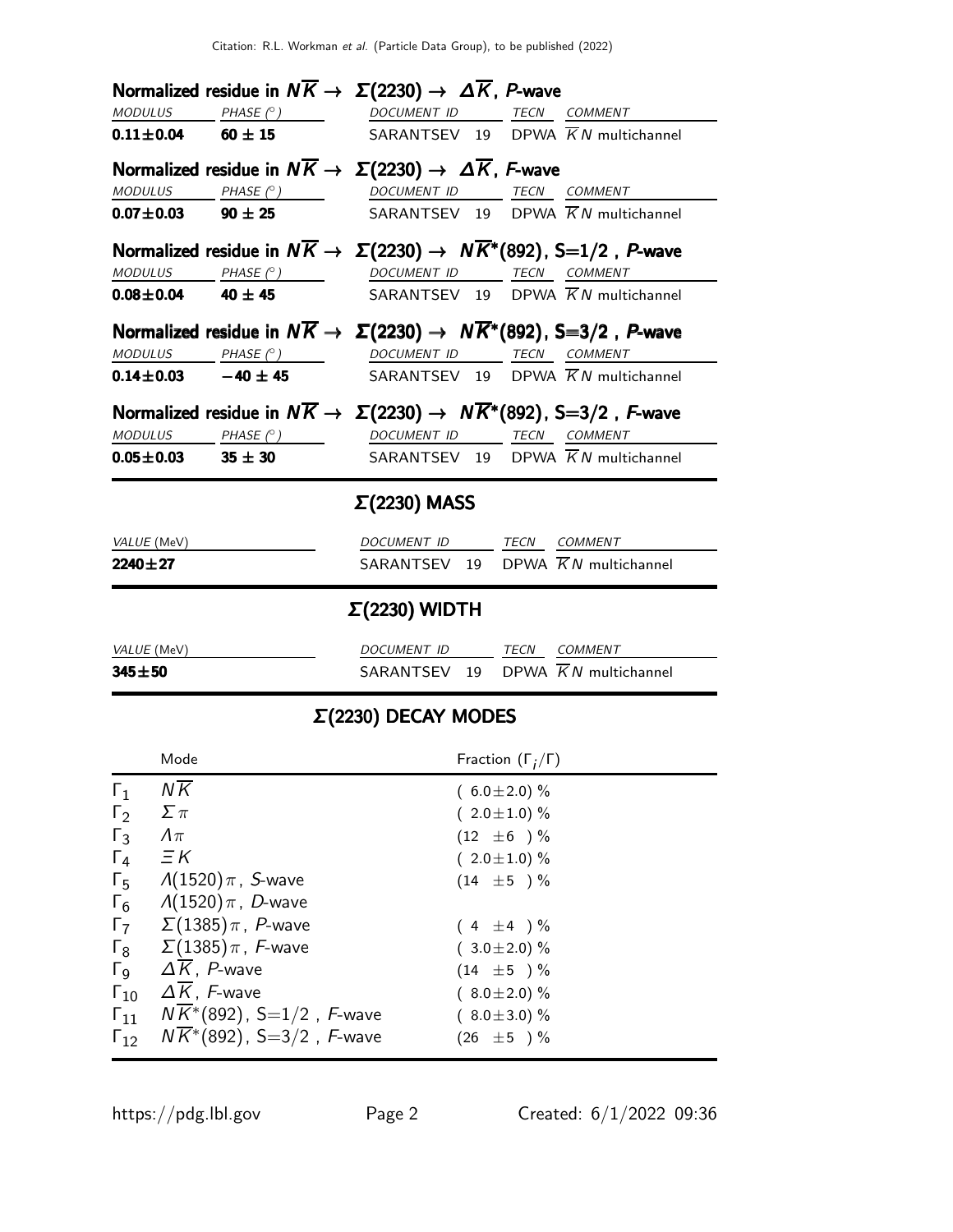## Σ(2230) BRANCHING RATIOS

| $\Gamma(N\overline{K})/\Gamma_{\rm total}$                                                 |                          |  |                                                | $\Gamma_1/\Gamma$    |
|--------------------------------------------------------------------------------------------|--------------------------|--|------------------------------------------------|----------------------|
| <b>VALUE</b>                                                                               |                          |  | DOCUMENT ID TECN COMMENT                       |                      |
| $0.06 \pm 0.02$                                                                            |                          |  | SARANTSEV 19 DPWA $\overline{K}N$ multichannel |                      |
| $\Gamma(\Sigma \pi)/\Gamma_{\rm total}$                                                    |                          |  |                                                | $\Gamma_2/\Gamma$    |
| <u>VALUE</u>                                                                               | DOCUMENT ID TECN COMMENT |  |                                                |                      |
| $0.02 \pm 0.01$                                                                            |                          |  | SARANTSEV 19 DPWA $\overline{K}N$ multichannel |                      |
| $\Gamma(\Lambda \pi)/\Gamma_{\rm total}$<br><b>VALUE</b>                                   | DOCUMENT ID TECN COMMENT |  |                                                | $\Gamma_3/\Gamma$    |
| $0.12 \pm 0.06$                                                                            |                          |  | SARANTSEV 19 DPWA $\overline{K}N$ multichannel |                      |
| $\Gamma(\equiv K)/\Gamma_{\rm total}$                                                      |                          |  |                                                | $\Gamma_4/\Gamma$    |
| <b>VALUE</b><br>$0.02 \pm 0.01$                                                            | DOCUMENT ID TECN COMMENT |  | SARANTSEV 19 DPWA $\overline{K}N$ multichannel |                      |
|                                                                                            |                          |  |                                                |                      |
| $\Gamma(A(1520)\pi, S$ -wave)/ $\Gamma_{\text{total}}$<br><b>VALUE</b>                     |                          |  | DOCUMENT ID TECN COMMENT                       | $\Gamma_5/\Gamma$    |
| $0.14 \pm 0.05$                                                                            |                          |  | SARANTSEV 19 DPWA $\overline{K}N$ multichannel |                      |
| $\Gamma(A(1520)\pi, D$ -wave)/ $\Gamma_{\text{total}}$                                     |                          |  |                                                | $\Gamma_6/\Gamma$    |
| <b>VALUE</b>                                                                               | DOCUMENT ID TECN COMMENT |  |                                                |                      |
| • • • We do not use the following data for averages, fits, limits, etc. • • •              |                          |  |                                                |                      |
| $\sim 1\,$                                                                                 |                          |  | SARANTSEV 19 DPWA $\overline{K}N$ multichannel |                      |
| $\Gamma(\Sigma(1385)\pi, P$ -wave)/ $\Gamma_{\text{total}}$<br><b>VALUE</b>                | DOCUMENT ID TECN COMMENT |  |                                                | $\Gamma_7/\Gamma$    |
| $0.04 \pm 0.04$                                                                            |                          |  | SARANTSEV 19 DPWA $\overline{K}N$ multichannel |                      |
| $\Gamma(\Sigma(1385)\pi, F$ -wave)/ $\Gamma_{\rm total}$                                   |                          |  |                                                | $\Gamma_8/\Gamma$    |
| <b>VALUE</b>                                                                               | DOCUMENT ID TECN COMMENT |  |                                                |                      |
| $0.03 \pm 0.02$                                                                            |                          |  | SARANTSEV 19 DPWA $\overline{K}N$ multichannel |                      |
| $\Gamma(\Delta \overline{K}, P$ -wave)/ $\Gamma_{total}$                                   | DOCUMENT ID TECN COMMENT |  |                                                | $\Gamma_{9}/\Gamma$  |
| <u>VALUE</u><br>$0.14 \pm 0.05$                                                            |                          |  | SARANTSEV 19 DPWA $\overline{K}N$ multichannel |                      |
| $\Gamma(\Delta \overline{K}, F$ -wave)/ $\Gamma_{\text{total}}$                            |                          |  |                                                | $\Gamma_{10}/\Gamma$ |
| <b>VALUE</b>                                                                               | DOCUMENT ID TECN COMMENT |  |                                                |                      |
| $0.08 + 0.02$                                                                              |                          |  | SARANTSEV 19 DPWA $\overline{K}N$ multichannel |                      |
| $\Gamma(N\overline{K}^*(892), S=1/2, F$ -wave)/ $\Gamma_{\text{total}}$                    |                          |  |                                                | $\Gamma_{11}/\Gamma$ |
| <b>VALUE</b>                                                                               | DOCUMENT ID TECN COMMENT |  | SARANTSEV 19 DPWA $\overline{K}N$ multichannel |                      |
| $0.08 + 0.03$                                                                              |                          |  |                                                |                      |
| $\Gamma(N\overline{K}^*(892), S=3/2, F\text{-wave})/\Gamma_{\text{total}}$<br><b>VALUE</b> | DOCUMENT ID TECN COMMENT |  |                                                | $\Gamma_{12}/\Gamma$ |
| $0.26 \pm 0.05$                                                                            |                          |  | SARANTSEV 19 DPWA $\overline{K}N$ multichannel |                      |
|                                                                                            |                          |  |                                                |                      |

https://pdg.lbl.gov Page 3 Created: 6/1/2022 09:36